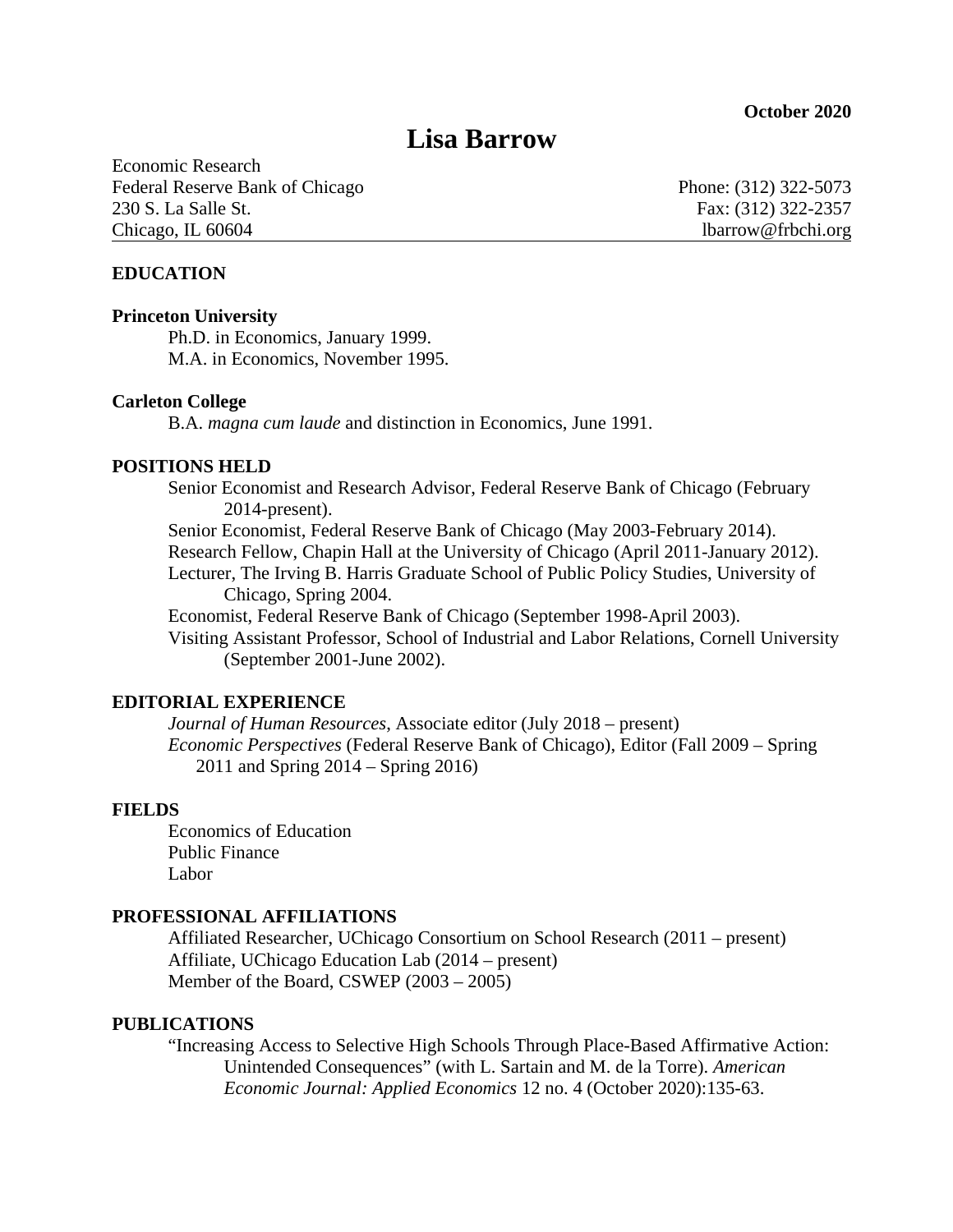#### **PUBLICATIONS (cont.)**

- "Who Has the Time? Community College Students' Time-Use Response to Financial Incentives" (with C. E. Rouse and A. McFarland). *Atlantic Economic Journal* 48 no. 1 (March 2020): 35-52.
- "Financial Incentives and Educational Investment: The Impact of Performance-Based Scholarships on Student Time Use" (with C. E. Rouse). *Education Finance and Policy*, 13 no. 4 (Fall 2018): 419-448.
- "Supporting Young English Learners in the United States" (with L. Markman-Pithers). *The Future of Children*, 26 no. 2 (Fall 2016): 159-183.
- "Is College a Worthwhile Investment?" (with Ofer Malamud). *Annual Review of Economics*, 7 (August 2015): 519-555.
- "The Impact of Chicago's Small High School Initiative" (with D. Whitmore Schanzenbach and A. Claessens). *Journal of Urban Economics*, 87 (May 2015): 100-113.
- "Paying for Performance: The Education Impacts of a Community College Scholarship Program for Low-income Adults" (with L. Richburg-Hayes, C. E. Rouse, and T. Brock). *Journal of Labor Economics*, 32 no. 3 (July 2014): 563-599.
- "Postsecondary Education in the United States: Introducing the Issue" (with T. Brock and C. E. Rouse). *The Future of Children*, 23 no.1 (Spring 2013): 3-16.
- "Education and the Poor" (with D. Whitmore Schanzenbach). In ed. P. N. Jefferson, *Oxford Handbook of the Economics of Poverty*, Oxford: Oxford University Press, 2012.
- "Technology's Edge: The Educational Benefits of Computerized Algebra Instruction" (with L. Markman and C. E. Rouse). *American Economic Journal: Economic Policy*, 1 no. 1 (February 2009): 52-74.
- "School Vouchers and Student Achievement: Recent Evidence, Remaining Questions" (with C. E. Rouse). *Annual Review of Economics*, 1 (January 2009): 17-42.
- "Rewarding Persistence: Effects of a Performance-Based Scholarship Program for Low-Income Parents (with L. Richburg-Hayes, T. Brock, A. LeBlanc, C. Paxson, and C. E. Rouse). MDRC Report for the *Opening Doors* Project. (January 2009).
- "Causality, Causality, Causality: The View of Education Inputs and Outputs from Economics" (with C. E. Rouse). *The State of Education Policy Research*, S. Fuhrman, D. Cohen, and F. Mosher, editors. Mahway, New Jersey: Lawrence Erlbaum Associates, Inc., 2007.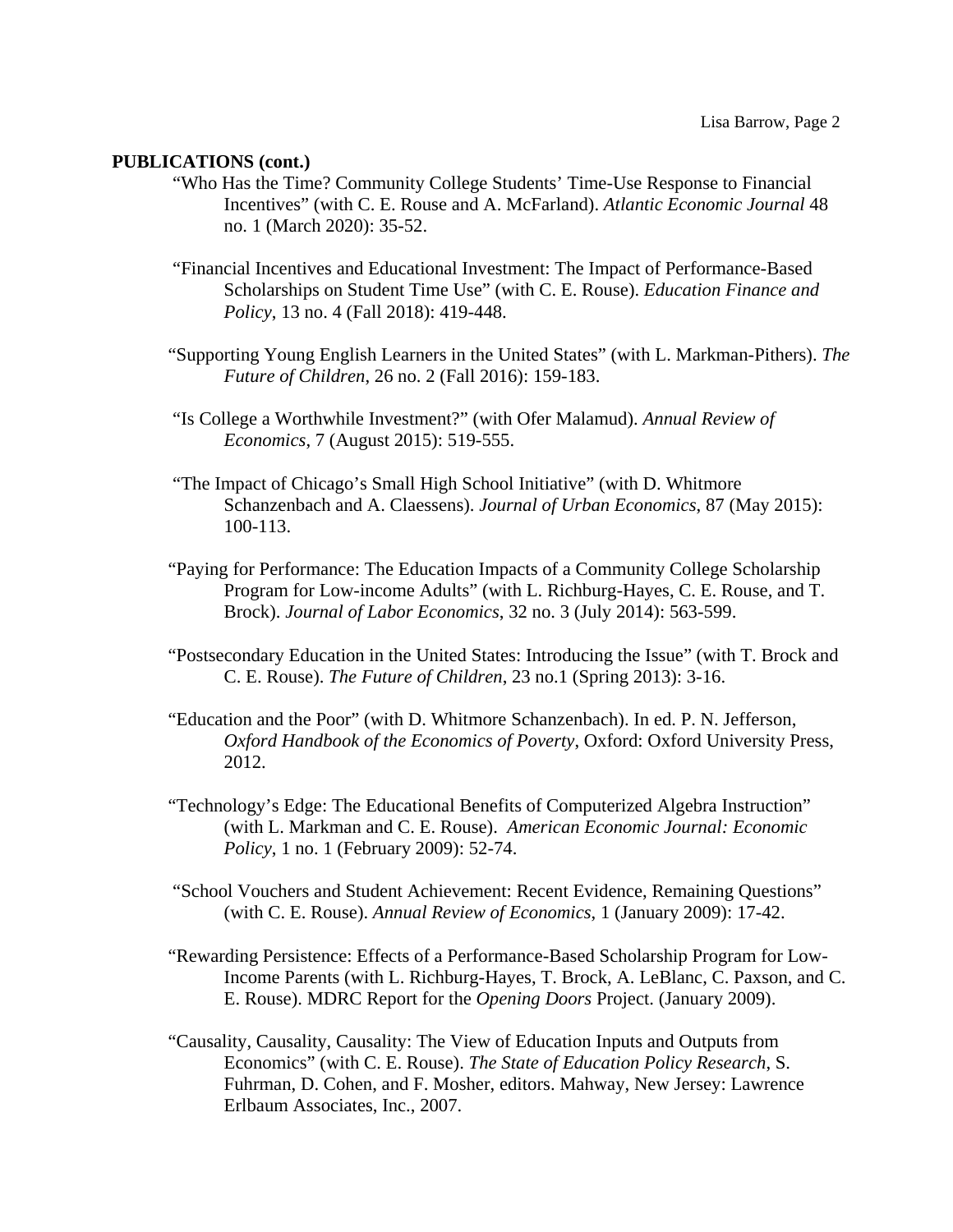#### **PUBLICATIONS (cont.)**

- "Teachers and Student Achievement in the Chicago Public High Schools," (with D. Aaronson and W. Sander). *Journal of Labor Economics*, 25, iss. 1 (January 2007): 95-135.
- "Private School Location and Neighborhood Characteristics." *Economics of Education Review*, 25 no. 6 (December 2006): 633-45.
- "Our Elementary and Secondary Schools: Equalizing Opportunity or Replicating the Status Quo?" (with C. Rouse). *The Future of Children*, 16 no. 2 (Fall 2006): 99-124.
- "Does College Still Pay?" (with C. E. Rouse). *The Economists' Voice*, 2(4), Article 3. (2005) http://www.bepress.com/ev/vol2/iss4/art3 Reprinted in J. E. Stiglitz, A. S. Edlin, and J. B. DeLong, eds., *The Economists' Voice: Top Economists Take on Today's Problems* New York: Columbia University Press, 2008.
- "Do Returns to Schooling Differ by Race and Ethnicity?" (with C. E. Rouse), *American Economic Review*, 95 no. 2 (May 2005): 83-87.
- "Implications of Changes in Men's and Women's Labor Force Participation for Real Compensation Growth and Inflation?" (with K. Anderson and K. Butcher), *Topics in Economic Analysis and Policy*, 5(1), Article 7. (2005) http://www.bepress.com/bejeap/topics/vol5/iss1/art7/
- "Using Market Valuation to Assess Public School Spending" (with C. E. Rouse). *Journal of Public Economics*, 88 no. 9-10 (August 2004): 1749-1771.
- "School Choice Through Relocation: Evidence from the Washington, D.C. Area." *Journal of Public Economics*, 86, no. 2 (November 2002): 155-189.
- "The Effects of the Earned Income Tax Credit on the Seasonality of Expenditures Among Low-Income Households" (with L. McGranahan). *National Tax Journal*, 53 no. 4 (Part 2) (December 2000): 1211-1243.
- "An Analysis of Women's Return-to-Work Decisions Following First Birth." *Economic Inquiry*, 37 no. 3 (July 1999): 432-451.
- "Cointegration," (with J. Campos, N.R. Ericsson, D.F. Hendry, H.-A. Tran, and Wm. Veloce), in *Encyclopedia of Business Cycles,* D. Glasner editor (New York: Garland Publishing, 1997).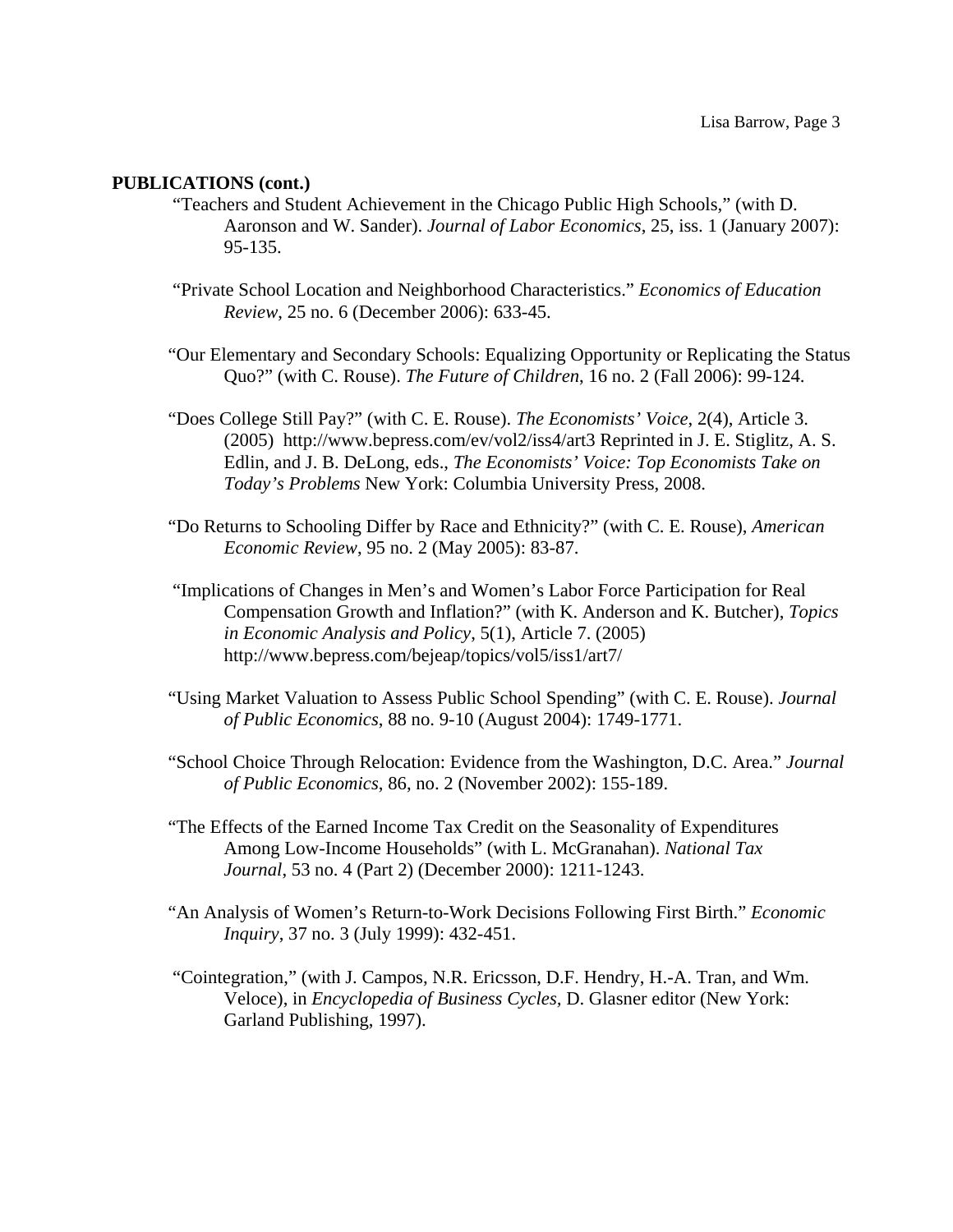#### **CHICAGO FED PUBLICATIONS**

- "The Expansion of High School Choice in Chicago Public Schools" (with L. Sartain). *Economic Perspectives*, 41 (5), 2017.
- "Wage Growth, Inflation and the Labor Share" (with J. Faberman). *Chicago Fed Letter*, No. 349, 2015.
- "The Upside of Down: Postsecondary Enrollment in the Great Recession" (with J. Davis). *Economic Perspectives*, 36, Fourth Quarter, 2012: 117-129.
- "Explaining the recent decline in the unemployment rate" *Chicago Fed Letter*, No. 287, 2011.
- "School Vouchers: Recent Findings and Unanswered Questions" (with C. E. Rouse). *Economic Perspectives*, 32(3), Third Quarter, 2008: 2-16.
- "The Changing Value of Education" (with C. E. Rouse) *Chicago Fed Letter*, No. 237, 2007.
- "The Economic Value of Education by Race and Ethnicity." (with C. E. Rouse) *Economic Perspectives*, 30(2), Second Quarter, 2006.
- "Is the Official Unemployment Rate Misleading?: A Look at Labor Market Statistics over the Business Cycle" *Economic Perspectives*, 28(2), Second Quarter, 2004.
- "Private School Location and Neighborhood Characteristics." Economic Perspectives, 25(3), Third Quarter 2001: 13-30.
- "Child Care Costs and the Return-to-Work Decisions of New Mothers." *Economic Perspectives*, 23(4), Fourth Quarter 1999: 42-55.

#### **RESEARCH REPORTS AND SUMMARIES**

- Trends in Computer Science Education: Access, Enrollment, and Performance in CPS High Schools (with S. Freire and M. de la Torre) Chicago, IL: University of Chicago Consortium on School Research, 2020.
- GoCPS: A First Look at Ninth-Grade Applications, Offers, and Enrollment" (with L. Sartain) Chicago, IL: University of Chicago Consortium on School Research, 2019.
- GoCPS: A First Look at Ninth-Grade Applications, Offers, and Enrollment: A Snapshot" (with L. Sartain) Chicago, IL: University of Chicago Consortium on School Research, 2019.
- "A First Look: GoCPS Applications & Offers" (with L. Sartain and M. de la Torre) Chicago, IL: University of Chicago Consortium on School Research, August 2018.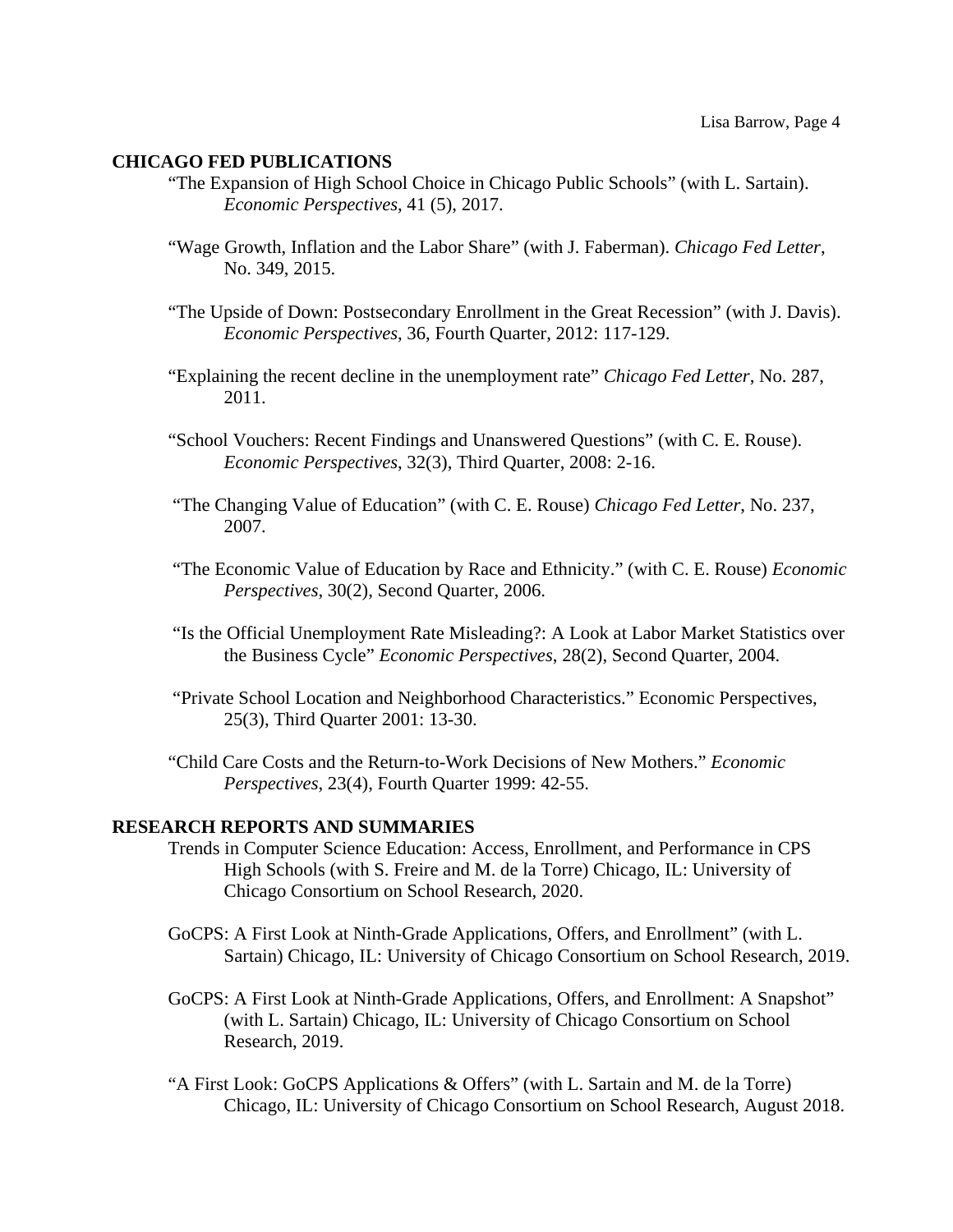# **RESEARCH REPORTS AND SUMMARIES (cont.)**

- "Selective Enrollment High Schools in Chicago: Admission and Impacts" (with L. Sartain and M. de la Torre). Chicago, IL: University of Chicago Consortium on School Research, February 2018.
- "A Day in the Life: How College Students Spend Their Time" (with C.E. Rouse and L. Sartain) Gates Foundation, 2014.

# **UNPUBLISHED PAPERS**

- "The Signaling, Screening, and Human Capital Effects of National Board Certification: Evidence from Chicago and Kentucky High Schools" (with L. Cavalluzzo, S. Henderson, C. Mokher, T. Geraghty, and L. Sartain). Chicago Fed Working Paper WP-2020-06.
- "Assessing the Impacts on Students of Closing Persistently Failing Schools" (with K.-H. Park and D. Whitmore Schanzenbach).
- "Not Working: Demographic Changes, Policy Changes, and the Distribution of Weeks (Not) Worked" (with K. Butcher). Chicago Fed Working Paper WP-2004-23.

#### **WORK IN PROGRESS**

- "The Pathway to Enrolling a High-Performance High School: Evidence from Chicago Public Schools" (with L. Sartain).
- "GoCPS: Longer-run analysis" (with L. Sartain and M. de la Torre).
- "The Intersection of Personalized College Planning Tools and College Selection in Chicago Public Schools" (with K. Blagg, M. Chingos, and L. Sartain).
- "Teacher Human Capital Development and the Rewards of National Board Certification" (with L. Sartain).

#### **PROFESSIONAL EXPERIENCE**

Lecturer, Princeton University School of Public and International Affairs. Teaching Assistant, Prof. Angus Deaton, *Econometrics and Public Policy.* Spring '98. Teaching Assistant, Professor Alan Krueger, *Advanced Quantitative Analysis*. Fall '97.

Assistant to Coeditor, David Card, *Econometrica.* July 1996-June 1997.

Research Assistant positions, Princeton University Professor Anne Case (Summer 1995) Professors David Card and Alan Krueger (Summer 1994)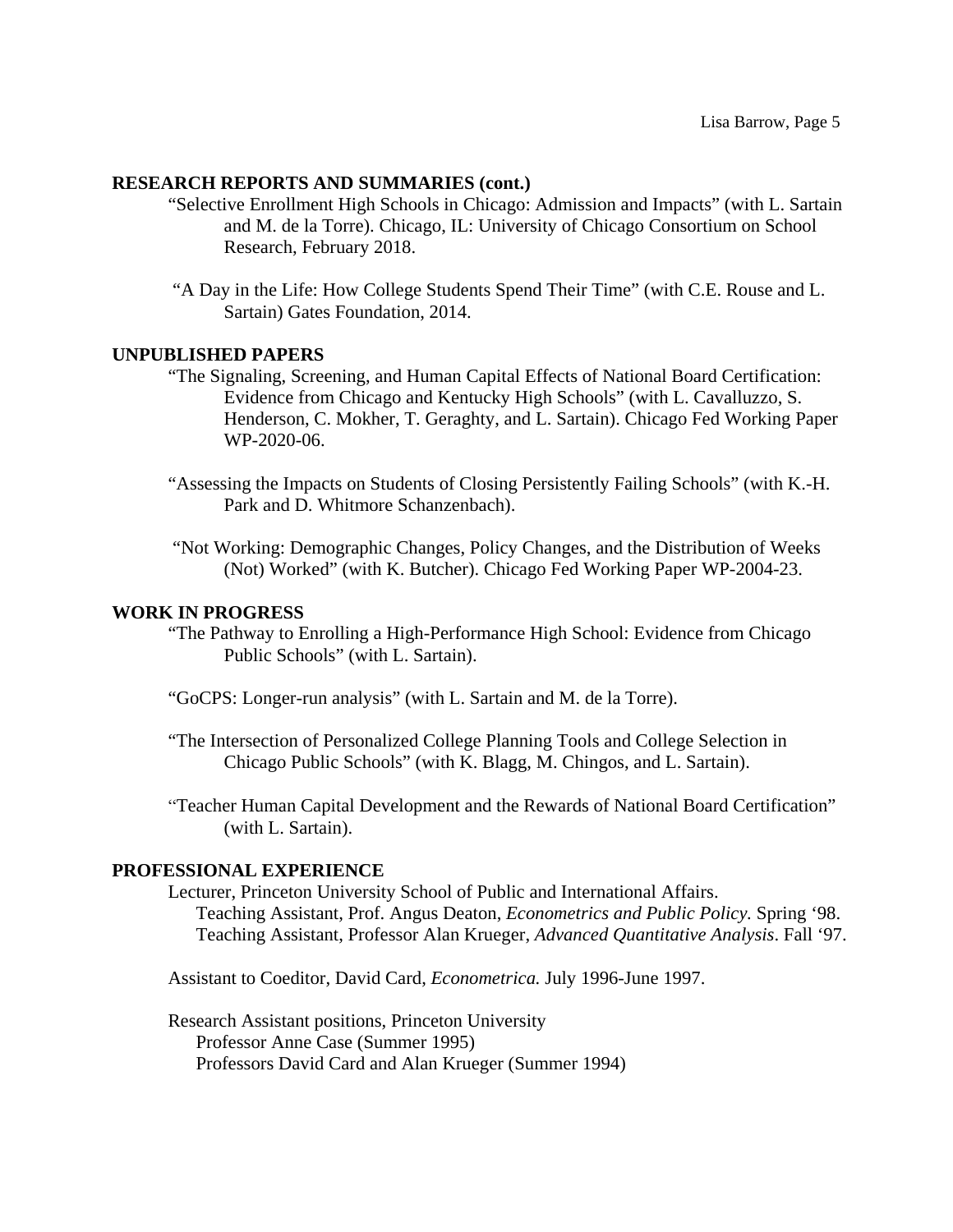## **PROFESSIONAL EXPERIENCE, cont.**

Tutor, Department of Economics, Princeton University. Graduate microeconomic theory. Summer 1995. Graduate probability and statistics. Fall 1994

Research Assistant, Federal Reserve System Board of Governors, Washington, D.C. Financial Structure Section (June 1992-June 1993) Trade and Financial Studies Section (August 1991-May 1992) Research Assistant positions, Carleton College Department of Economics (Summer 1990) Office of Institutional Research (Summer 1989)

#### **FELLOWSHIPS AND HONORS**

National Science Foundation Graduate Fellowship (Fall 1994-Spring 1997) Department of Economics Graduate Prize (Fall 1994-Spring 1997) Department of Economics Graduate Fellowship (Fall 1993-Spring 1994) Minnesota Economic Association Student Paper Competition Winner (1991) Phi Beta Kappa (1991) A.M. Harrison Prize in Economics, Carleton College (1991)

# **OTHER ACTIVITIES**

Diversity & Inclusion Committee member, Chicago Fed, July 2020-present.

Local School Council member, Abraham Lincoln Elementary School, July 2014-present.

- Mentor for Committee on the Status of Women in the Economics Profession (CSWEP) CeMENT Workshop, January 2010 and January 2017.
- Advisor for Illinois Mathematics and Science Academy Student Inquiry and Research (SIR) investigation, 2008-09.
- Economic Impact Study of the Early Care and Education Industry in Illinois, Advisory Committee Member, Chicago Metropolis 2020, 2004.
- Math, Science, and Technology Advisory Committee Member, Young Women's Leadership Charter School of Chicago, 1999-2001.

Member: American Economic Association, CSWEP, Society of Labor Economists